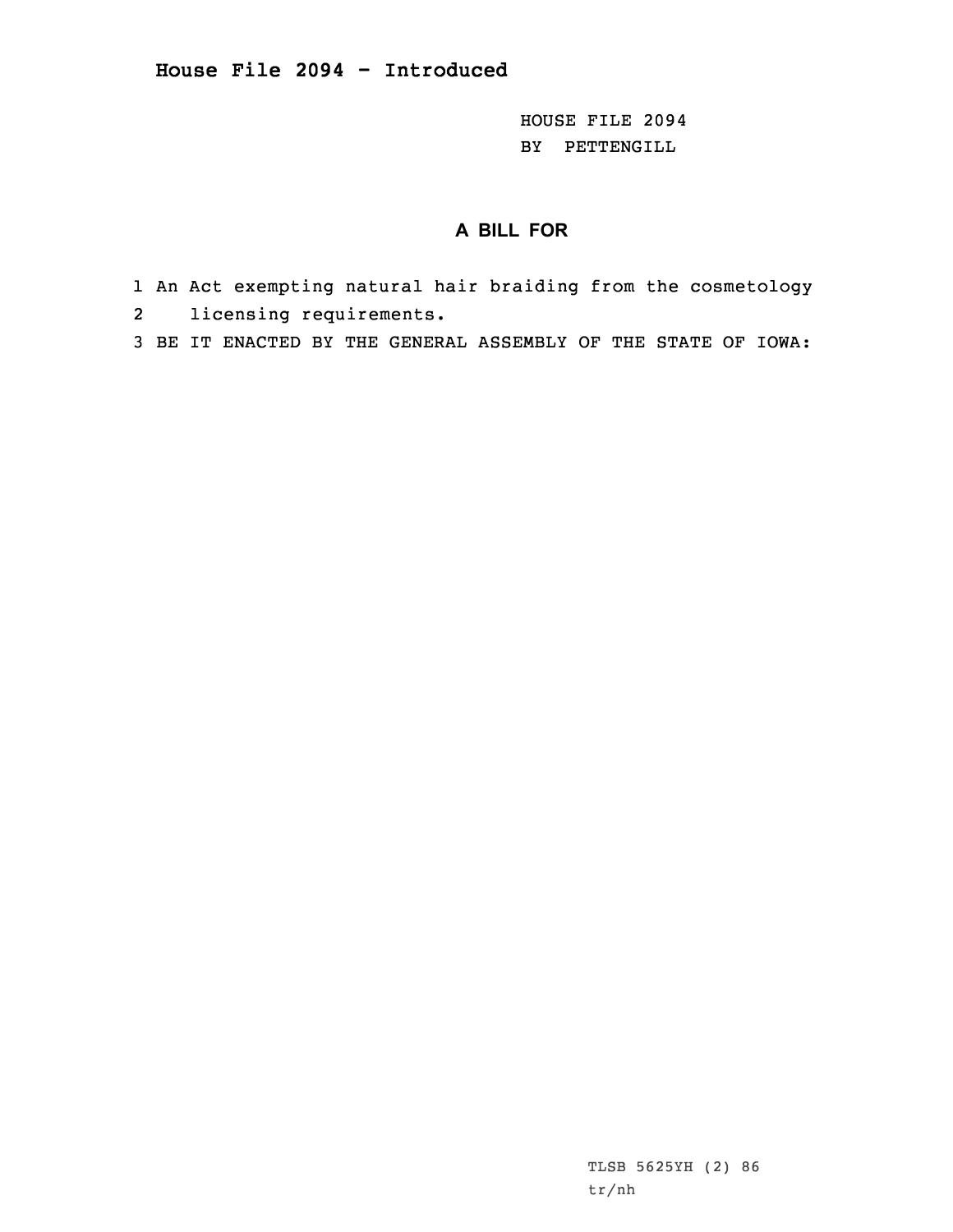1Section 1. Section 157.1, subsection 5, paragraph a, Code 2 2016, is amended to read as follows:

 *a.* Arranging, braiding, dressing, curling, waving, press and curl hair straightening, shampooing, cutting, singeing, bleaching, coloring, or similar works, upon the hair of any person, or upon <sup>a</sup> wig or hairpiece when done in conjunction with haircutting or hairstyling by any means. *"Cosmetology"* does not include natural hair braiding.

9 Sec. 2. Section 157.1, Code 2016, is amended by adding the 10 following new subsections:

11 NEW SUBSECTION. 19A. *"Mechanical device"* means <sup>a</sup> clip, 12 comb, curler, curling iron, hairpin, roller, scissors, needle, 13 thread, or hair binder.

14 NEW SUBSECTION. 24A. *"Natural hair braiding"* means twisting, wrapping, weaving, extending, locking, or braiding hair by hand or with <sup>a</sup> mechanical device. *"Natural hair braiding"*, also known as "African-style hair braiding", is not limited to any particular cultural, ethnic, racial, or religious forms of hair styles.

<sup>20</sup> *a. "Natural hair braiding"* includes:

21 (1) The use of natural or synthetic hair extensions, natural 22 or synthetic hair and fibers, decorative beads, or other hair 23 accessories.

24 (2) Minor trimming of natural hair or hair extensions 25 incidental to twisting, wrapping, weaving, extending, locking, 26 or braiding hair.

27 (3) The use of topical agents such as conditioners, gels, 28 moisturizers, oils, pomades, and shampoos.

29 (4) The making of wigs from natural hair, natural fibers, 30 synthetic fibers, or hair extensions.

<sup>31</sup> *b. "Natural hair braiding"* does not include:

32 (1) The application of dyes, reactive chemicals, or other 33 preparations to alter the color of the hair or to straighten, 34 curl, or alter the structure of the hair.

-1-

35 (2) The use of chemical hair joining agents such as

LSB 5625YH (2) 86  $tr/nh$  1/2